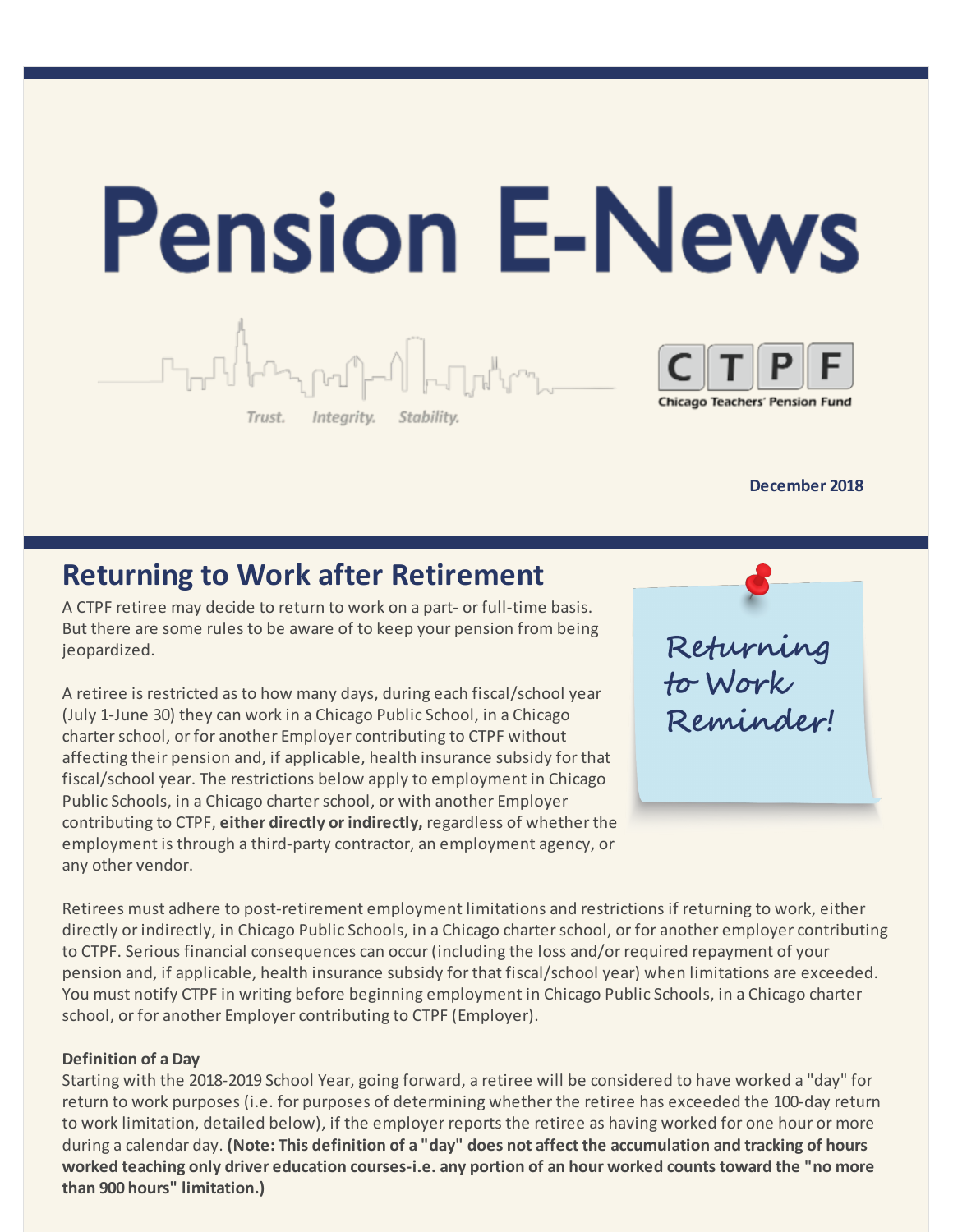#### **Permanent or Annual Re-Employment**

A retiree who is re-employed in Chicago Public Schools, in a Chicago charter school, or for another employer contributing to CTPF in a permanent or annual instructional position (teacher) will have their retirement benefits cancelled. The retirement benefit will be cancelled on the date the re-employment begins, or on the first day of a payroll period for which service credit is validated, whichever is earlier. For permanent or annual re-employment, the retiree will have to end that permanent or annual re-employment and apply to re-retire in order to collect a pension again. The terms of a pension, based on re-retirement, are determined by 40 ILCS 5/17-149(c), other Illinois Pension Code provisions, and CTPF's administrative rules.

#### **Temporary and Non-Annual Re-Employment**

A retiree who is re-employed in Chicago Public Schools, in a Chicago charter school, or for another employer contributing to CTPF in a temporary or non-annual instructional position (teacher) is subject to both employment and compensation limits.

#### **Who is Impacted**

A "teacher" is defined as any educational, administrative, professional, paraprofessional (charter schools only) or other staff member whose position requires certification or licensure by the Illinois State Board of Education (ISBE). The limits also apply to retirees who are re-employed indirectly in Chicago Public Schools, in a Chicago charter school, or for another employer contributing to CTPF through a third-party contractor, an employment agency, or any other vendor.

The chart below defines the temporary and non-annual re-employment limitations. A retiree who exceeds **either** the Employment Limit or the Compensation Limit exceeds the statutory return to work limitations:

| <b>Retiree Type</b>                                                             | <b>Employment Limit</b>                                                                                                 | <b>Compensation Limit</b>                                                                         |
|---------------------------------------------------------------------------------|-------------------------------------------------------------------------------------------------------------------------|---------------------------------------------------------------------------------------------------|
| CTPF retirees who only teach Drivers<br>Education courses in the school<br>year | 900 hours                                                                                                               | \$30,000 (or \$50,000 for individuals<br>who retired with 5 years of service<br>as Administrator) |
| All other CTPF retirees                                                         | 100 days<br>(for the 2018-2019 school year,<br>going forward, a day is defined as Administrator)<br>as an hour or more) | \$30,000 (or \$50,000 for individuals<br>who retired with 5 years of service                      |

#### **Notifying CTPF of Re-Employment**

You must notify CTPF if you return to work after retirement. If you are returning to work, you must fill out and return one of the forms below to CTPF:

- [Form 770](https://www.ctpf.org/sites/main/files/file-attachments/form_770.pdf) Notice of Return to Work: Temporary or Non-Annual Re-Employment
- [Form 773](https://www.ctpf.org/sites/main/files/file-attachments/form_773.pdf) Notice of Return to Work: Permanent or Annual Re-Employment

#### **Tracking**

You must independently track your own days (or for driver education only, hours) worked and compensation received. No matter which employer system you use to register for re-employment, you are responsible for keeping track of your days worked (such as in a document, spreadsheet, or calendar you maintain). Employers use various systems to register hours worked and those systems are not connected to each other. Therefore, there is no single place you can go to find out how many days or hours you have worked in a fiscal/school year.

#### **No Warning**

You will not receive a warning if you are getting close to the maximum Employment or Compensation Limit. You are responsible for tracking your days, hours (if applicable), and compensation.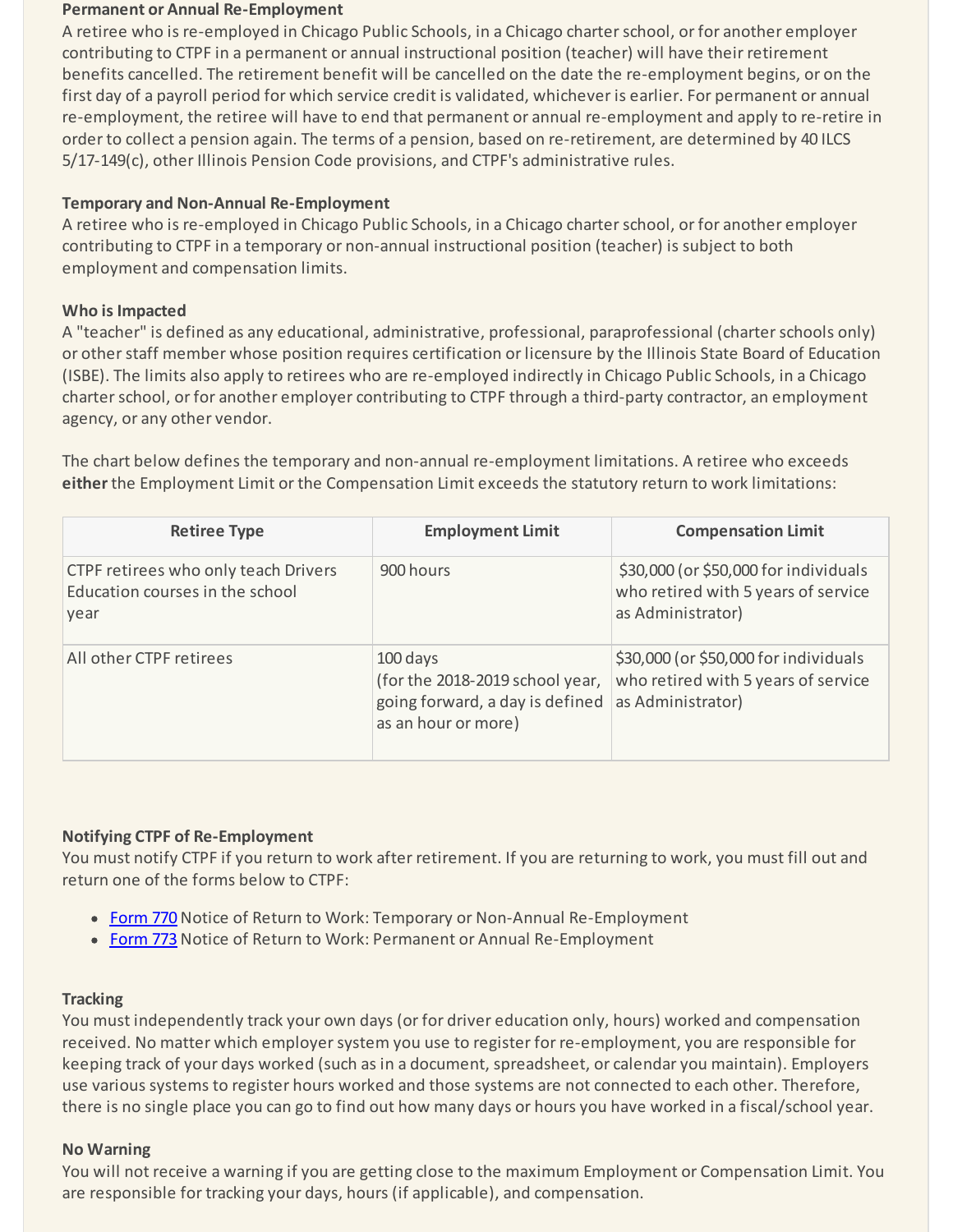#### **Impact of Return to Work Retirement Benefit Cancellations on Reciprocal Retirement Benefits**

CTPF will notify the Reciprocal Systems from which the retiree is receiving reciprocal retirement benefits when the CTPF retirement benefit is suspended or cancelled due to re-employment. The Reciprocal Systems will take action, if any, regarding pension and any other affected benefits, according to their own statutes and administrative rules.

### **Additional Information**

Please visit the [Returning to Work Page](https://www.ctpf.org/returning-work) at [www.ctpf.org](https://www.ctpf.org/) for additional information.

# **Designating a Beneficiary**

Designating a beneficiary ensures that the lump-sum death benefit and any refund of contributions are paid according to a Chicago Teachers' Pension Fund (CTPF) member's wishes.

### **Keeping Your Designation Current**

It is important to update the **Designation of Beneficiary form (CTPF Form 105)** as life events occur, including marriage, civil union, death, birth, or divorce. It is also important to keep your beneficiary's contact information up-to-date.

A member may change their designation at any time by submitting an updated form to CTPF. The designation form must be on file at CTPF prior to the member's death.

The information contained on a designation form is confidential and will not be disclosed to anyone. If you cannot locate a copy of this form or recall your named beneficiary, please contact Member Services, 312-641- 4464.

## **Save the Date: 2019 Retirement Seminars**

If you're considering retirement in 2019, please join the Chicago Teachers' Pension Fund (CTPF) for a retirement seminar. The seminars provide a one-stop shop for retirement information, including a general overview of the CTPF and CPS retirement processes.

CTPF's Member Services Department will be available at all seminars to answer individual questions, assist with completing forms, and provide notary services.

### **2019 Retirement Seminars**

Registration for the seminars is required and opens on January 23. A link to the registration site will be available at [www.ctpf.org](https://www.ctpf.org/retired-members) when registration opens.

**February 18, 2019** Hilton Oak Lawn 9333 South Cicero Avenue Oak Lawn, IL 60453

**April 16, 2019** Whitney Young Magnet High School 211 South Laflin Street Chicago, IL 60607

Seminars will be offered at 9:00 a.m. and 1:00 p.m at both locations. Free guest parking will also be available.

# **Snowbirds - Register Your Temporary Change of Address**



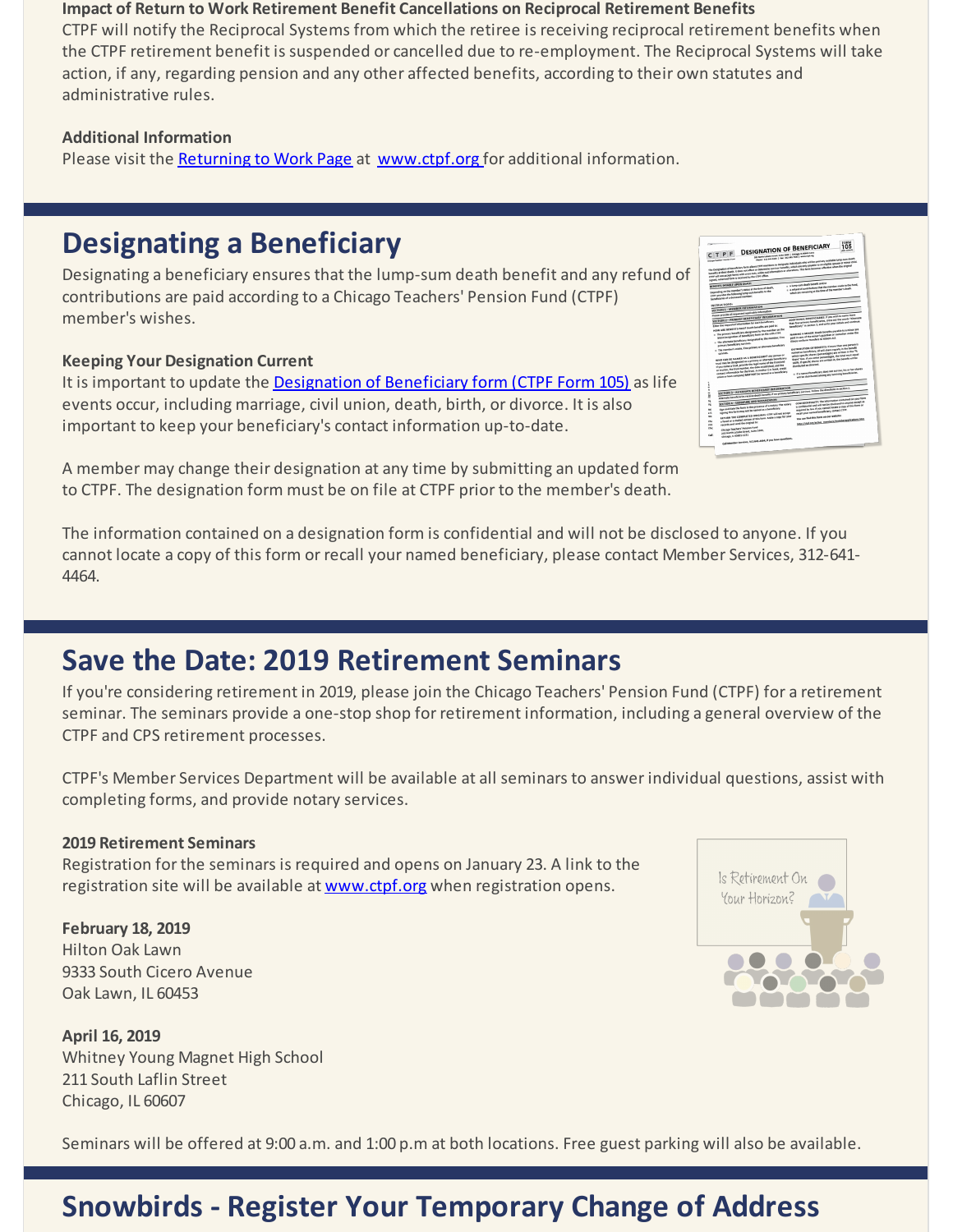

Are you a CTPF retiree heading south for the winter? Make sure you file a temporary change of address form with CTPF. For Address change information, please call Member Services at 312-641-4464. All address changes for Active CTPF Members are reported through the Employers.

# **1099-R Mailings**

CTPF will mail Form 1099-R to all retired members by January 31, 2019. Form 1099-R reports the distributions from pensions, and you will need to include that information when preparing your 2018 taxes. Please check your mailbox for Form 1099-R beginning the end of January.



### **CTPF Features**

### **Retired Members: Are You Redefining Retirement?**



What are you doing to stay active, creative, engaged, and involved in your retirement?

Email your story about how your retirement is unique to *[socialmedia@ctpf.org](mailto:socialmedia@ctpf.org)* and we may contact you for a Redefining Retirement feature.

**Active Members: Does Your School Shine?**



What is your school doing to be creative, innovative, and to make a difference for students and faculty?

Email your story about how your school stands out to *[socialmedia@ctpf.org](mailto:socialmedia@ctpf.org)* and we may contact you for a School Spotlight feature.

# **Pension Payment Schedule**

The schedule for mailing checks and direct deposit dates through April is listed below. [Click here](https://www.ctpf.org/pension-payments) for the full schedule.

| <b>Month</b> | <b>Check Mailing Date</b> | <b>Direct Deposit Date</b> |
|--------------|---------------------------|----------------------------|
|              |                           |                            |